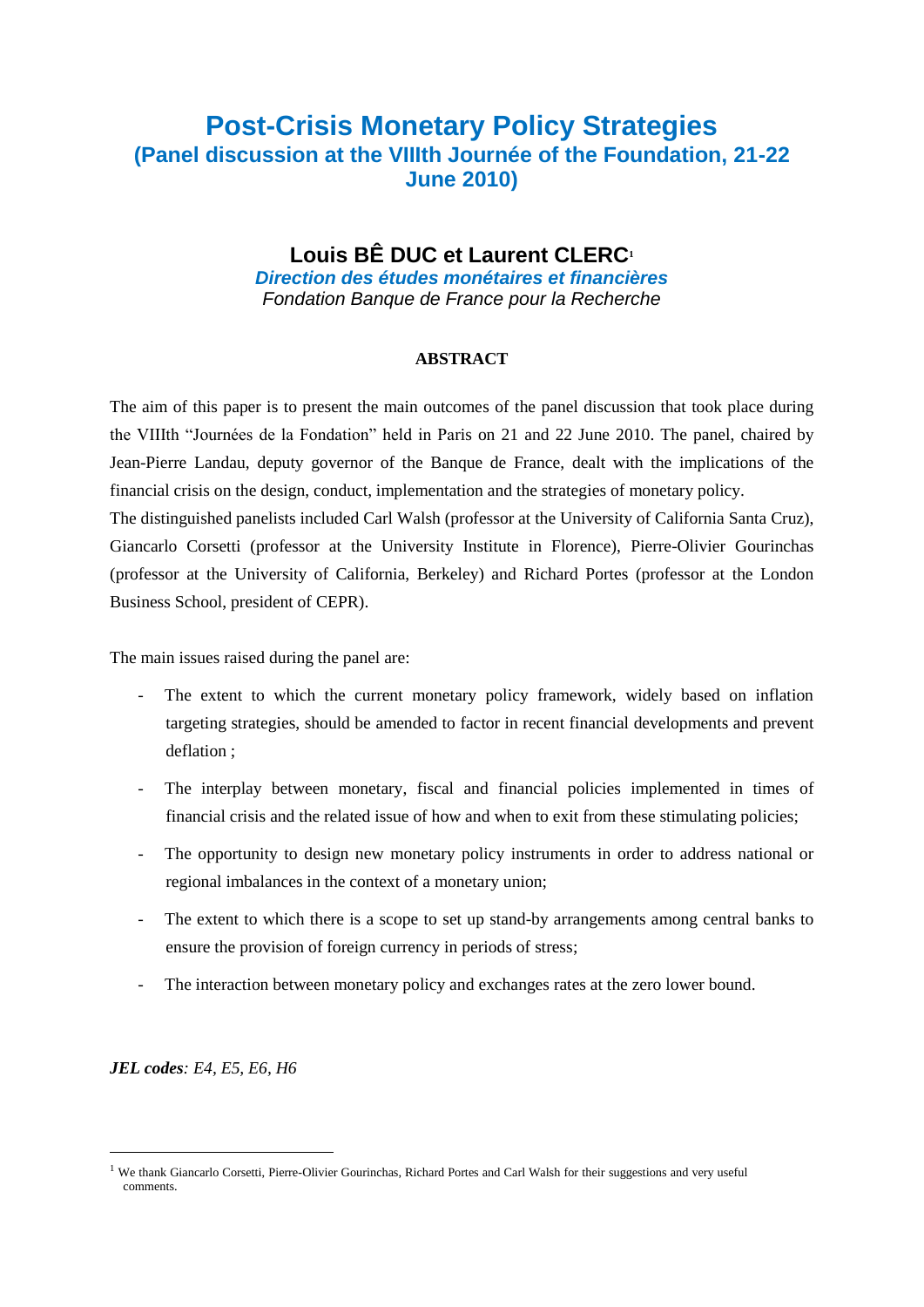The "Journées de la Fondation" provide the researchers who received a grant by the Foundation Banque de France<sup>2</sup> with an opportunity to present the result of their research to the public. The VIIIth Journées of the Foundation held in Paris on 21-22 June 2010 were devoted to the issue of "the macroeconomic policies in a crisis period". The conference gathered more than 120 participants from academia, central banks, international institutions as well as economists from the private sector. Box 2 below provides a summary of the papers presented during the "Journées".

The aim of this paper is to display the main outcomes of the panel discussion that took place on 21 June on "post-crisis monetary policy strategies". The panel intended to draw some policy implications of the recent financial crisis both for the conduct and the strategy of monetary policy. The discussions focused on a set of issues related to: the opportunity to change the current monetary policy framework, widely based on inflation targeting, to better account for financial factors or developments and prevent deflation; the need to reconsider the interaction between monetary, fiscal and financial policies in the context of a financial crisis; the implications of zero lower bound policies for financial stability and exchanges rates developments; the need to extend the set or to design new monetary policy instruments to address financial imbalances, in particular in the context of a monetary union; the articulation between monetary and financial stability objectives.

The panelists included Jean-Pierre Landau, deputy-governor of the Banque de France and Chairman of the panel session, Carl Walsh, professor at the University of California Santa Cruz, Giancarlo Corsetti, professor at the University Institute in Florence, Pierre-Olivier Gourinchas, professor at the University of California, Berkeley and Richard Portes, professor at the London Business School, president of CEPR (Centre for Economic and Policy Research).

### **1. Should the current monetary policy framework be amended?**

Carl Walsh, who introduced the panel, recalled that in the pre-crisis consensus on monetary policy, flexible inflation targeting was widely viewed as best practice for central banks. A consensus also existed that a target within the range of 1-3 percent represented an appropriate goal for inflation. This range is consistent with formal targets established by many inflation targeting central banks and with the implicit targets of many other major central banks such as the ECB and the Federal Reserve. Professor Walsh's comments focused on two recent proposals to modify inflation targeting strategies: raising the average target for inflation; and, more radically, switching to price level targeting.

 $2$  See Box 1 for a presentation of the Foundation Banque de France and of its main activities.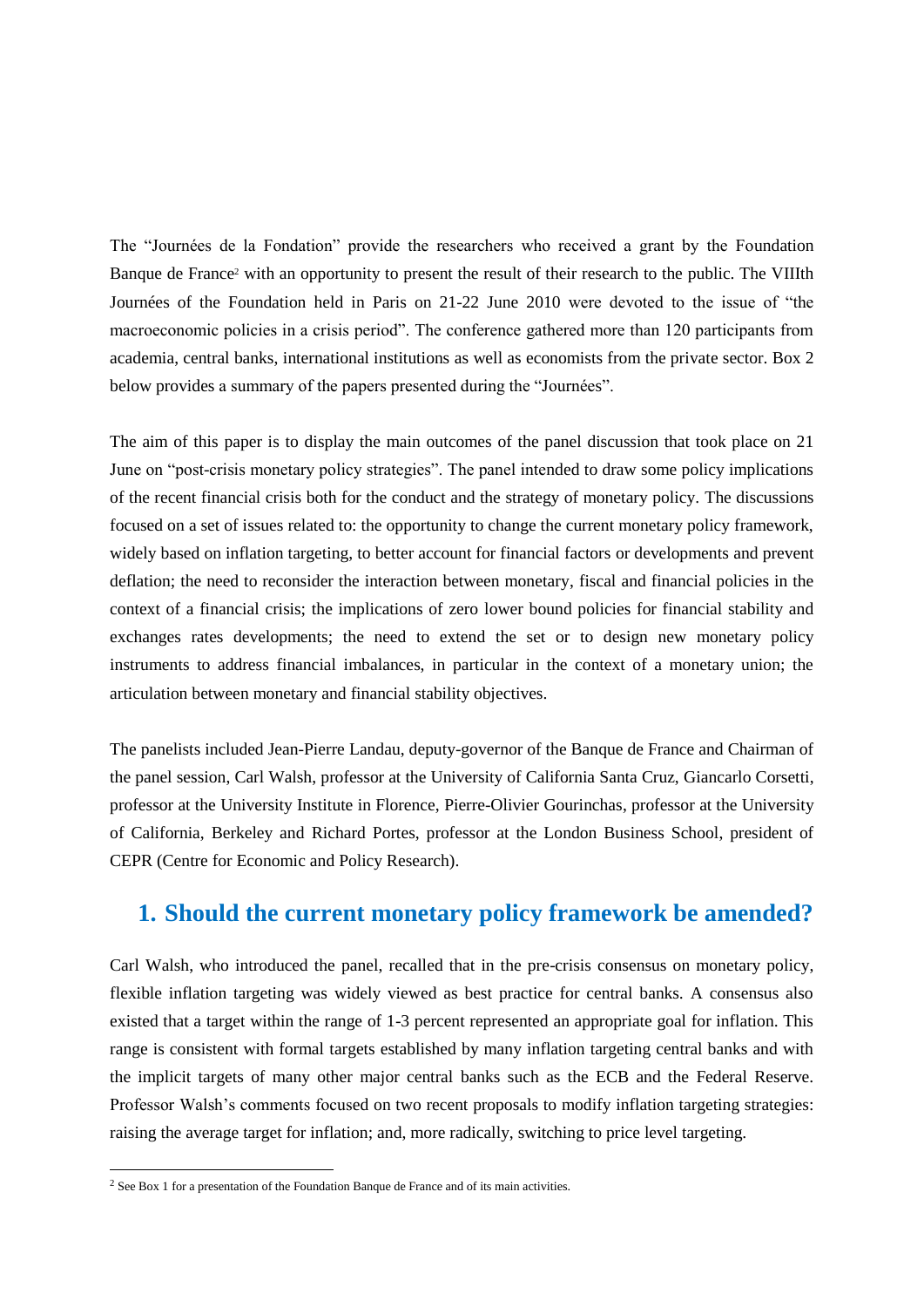On the first suggestion, Blanchard and co-authors<sup>3</sup> have recently argued that a 4% average rate of inflation would constitute a safer target by providing more room for interest rate cuts when the economy faces an adverse shock. Likewise, John Williams<sup>4</sup> estimates in a recent paper that "an inflation target of between 2 and 4 percent will, on average, be sufficient to avoid the Zero Lower Bound (ZLB) causing sizable costs in terms of macroeconomic stabilization even in a much more adverse macroeconomic climate." Another argument in favor of higher average inflation is that it increases the flexibility of real wages if nominal wages display downward rigidity as pointed out by Akerlof, Dickens and Perry (1996)<sup>5</sup>.

These benefits have yet to be balanced against the costs of a higher average inflation rate. First, Bailey  $(1956)$ <sup>6</sup> and Friedman  $(1969)$ <sup>7</sup> long ago noted that higher inflation causes private agents to economize inefficiently on their money holdings. Second, most tax systems are not fully indexed to inflation, leading to increasing distortions as average inflation rises. Third, relative price dispersion created by sluggish price adjustment generates welfare costs, even though these costs might be reduced if indexation were more common. At the same time, more widespread wage indexation might hinder the ability of the economy to adjust to shocks that require a movement in real wages. Fourth, there is some uncertainty as to whether inflation expectations would be more difficult to anchor if average inflation rates were to rise. Finally, the hard obtained stability of inflation expectations which has been a characteristic of the recent crisis would be put at risk if inflation targets are increased. A more effective strategy for avoiding the ZLB would be to reduce the risks of another major negative shock to aggregate demand. Better financial market regulation, as well as a more active policy response to emerging financial imbalances could lower the chances of returning to the ZLB.

A more radical response to the crisis would be to drop inflation targeting in favor of price-level targeting (PLT). The knowledge that prices will return to a target level influences expected inflation in ways that help to stabilize current inflation. Thus, price level targeting may have advantages over inflation targeting to the extent that it can lead expectations to act like an automatic stabilizer.

This role for expectations can be particularly important in a deflationary situation at the zero lower bound. As the actual price level falls, the gap widens between the actual price level and the path for prices implied by the target path. Thus, a credible commitment to PLT would cause expected inflation

<sup>3</sup> Olivier Blanchard, Giovanni Dell'Ariccia, and Paolo Mauro (2010): "Rethinking Macroeconomic Policy", IMF position, note, February.

<sup>4</sup> John C. William (2009): "Daedalus: Optimal Inflation and the Zero Lower Bound", Brooking Papers on economic Activity, draft (10, 11 September).

<sup>5</sup> Akerlof, George A, William T. Dickens, and Georges L. Perry (2000), "Near-rational Wages and Price-Setting and the Longun Phillips Curve", Brookings Papers on Economic Activity, vol. 31, pages 1-60.

<sup>6</sup> Martin J. Bailey (1956), "The welfare cost of inflationary finance", Journal of Political Economy 64, 93-110.

<sup>7</sup> Milton Friedman (1969), "The Optimum Quantity of Money", in: The Optimum Quantity of Money and Other Essays (Aldine, Chicago, IL).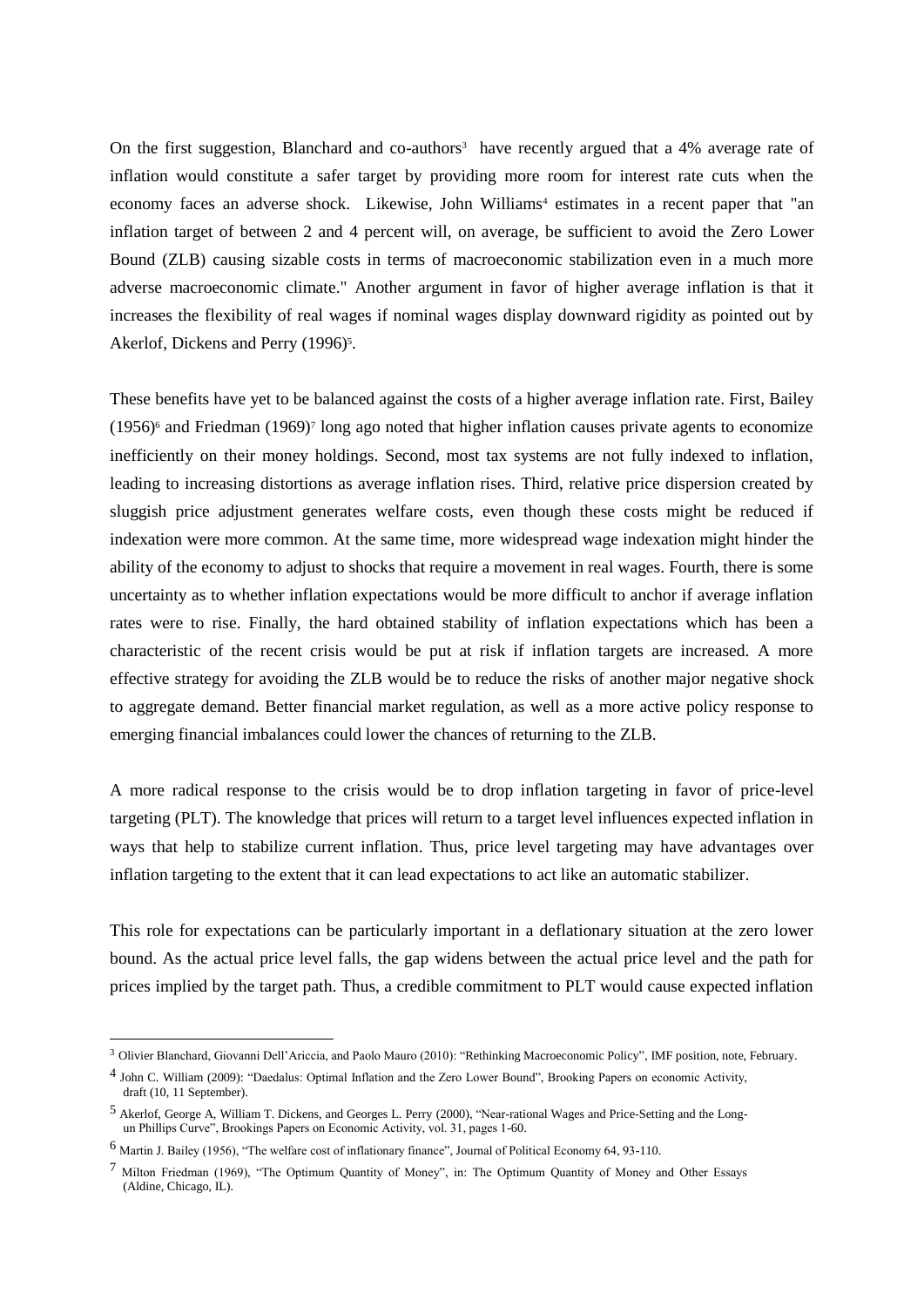to rise, helping to boost nominal interest rates above the ZLB. This role is strengthened if the target price path incorporates a trend inflation rate.

However, the effects on inflation expectations will depend on when PLT is adopted, which price index is targeted, and how quickly the public expects deviations from target to be eliminated. If U.S. had adopted price level targeting in January 2007 with a 2.0 percent drift, this would have led to tighter policy throughout 2007 and 2008, and would have generated expectations of deflation, exacerbating the ZLB problem. Which price index is chosen can also matter. While a target based on the PCE index would have generated a destabilizing movement of expectations, credible price level targeting based on the PCE less food and energy would have stabilized inflation expectations but they would have been little different than under a credible inflation targeting regime.

Carl Walsh highlighted three points that caution against adopting PLT. First, the stabilizing adjustment of expectations arises only if the public understands the implications of price-level targeting and believes the central bank is committed to this new policy. The experience with inflation targeting was that credibility followed experience, and the gain in anchoring expectations was not something that was achieved immediately. Gaining credibility for PLT in the midst of a liquidity trap may be particularly challenging if the time-varying price path is difficult to communicate to the public. Second, committing to a price level target while at the ZLB would lead to a rise in long-term nominal interest rates, which may easily lead some to question the central bank's commitment to economic expansion. Third, the impact on expectations depends on the speed with which the public expects the central bank to regain the target path. This may be hard to forecast since there would be no past experience to draw upon. If expectations are for an extended recession, the public may doubt whether the target path will be achieved very quickly. This would reduce the effect PLT would have in raising inflation expectations. Finally, commitment to a price path that involves future inflation is time inconsistent. Once the economy recovers from the ZLB, the optimal policy is not to create the inflation required to restore the price level to the promised target path. Finally, optimal commitment means doing what had previously been promised to do, even if it is not the optimal thing to do at the moment, which is another argument in favor of keeping the inflation targeting regime adopted by many central banks.

During the discussion with the audience, Michael Woodford (Columbia University) questions the fact that price-level targeting would be more time-inconsistent than inflation targeting. The commitment to an inflation target may on occasion be somehow mitigated to take account of the pace of expansion of the economy. A similar accommodation may apply in a framework of price-level targeting. Carl Walsh admitted that both systems may be somehow time-inconsistent but that it may be easier to commit to an inflation target (say 2 % for the year ahead, whatever past performance) that a return to a price level implying a wider range of target inflation rates. Jean-Pierre Landau asked Professor Walsh whether the liquidity provision by the central bank can be separated from monetary policy in a durable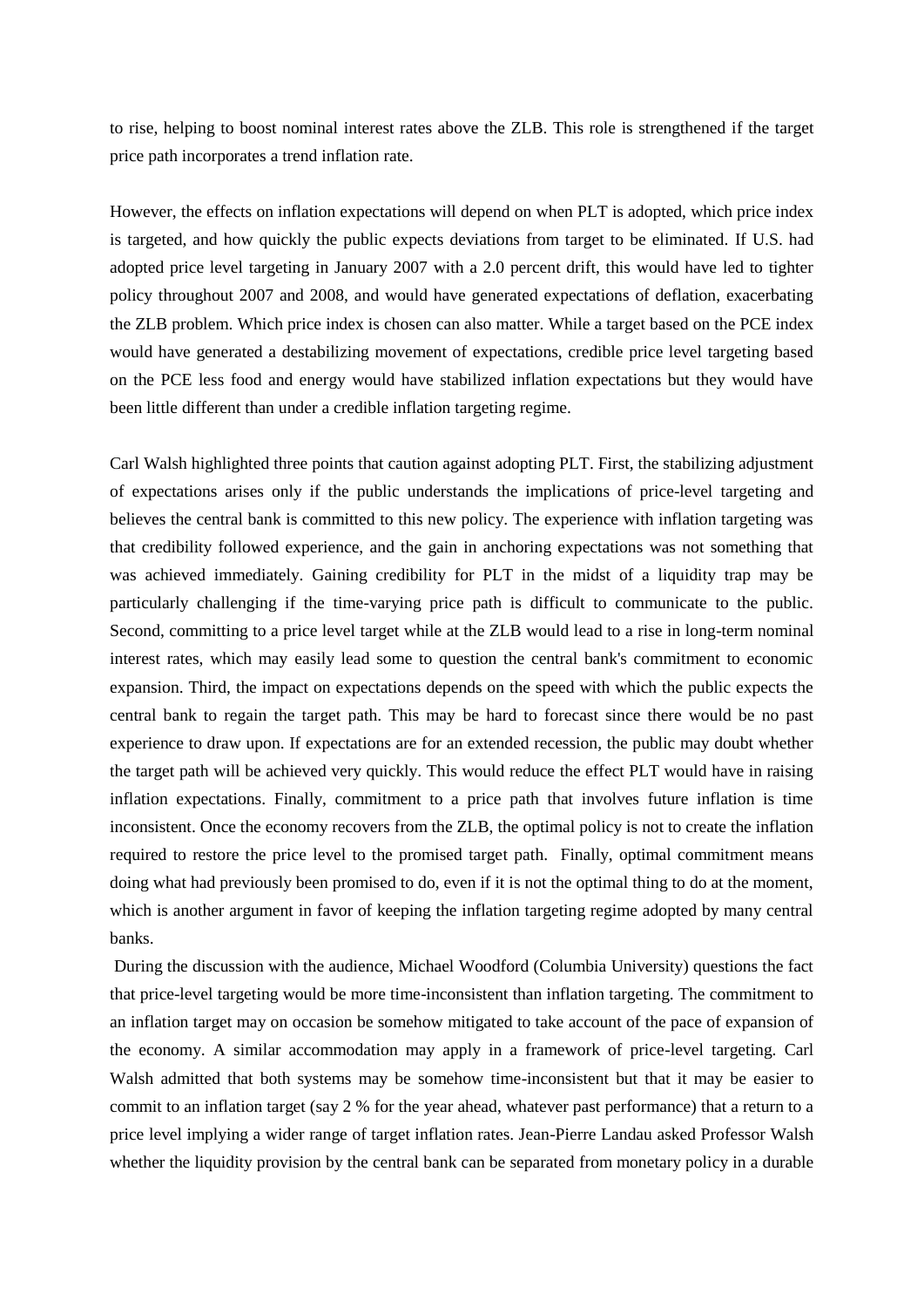way. Professor Walsh answered that an important variable is which sector should be eligible to central bank refinancing (and the crisis has underlined the need to extend refinancing to the non-banking sector), and, which kind of collateral should the central bank accept.

### **2. The interplay of monetary and fiscal policies in the aftermath of the financial crisis**

Giancarlo Corsetti addressed two set of issues, one on fiscal consolidation and the other on the consequence of the crisis on the EMU "economic constitution". He first stated that fiscal consolidation is just a phase of the policy responses to the crisis. In 2007-2008 the liquidity provision by central banks were seen as a way to alleviate the tensions within the financial sector, this was seconded in 2008 by budgetary intervention leading to a sizable rise in public debt (40 percentage point increase in government debt according to the IMF). While recognizing that there is not a good model of the crisis yet, Giancarlo Corsetti considered that timing and gradualism is of paramount importance as regards fiscal consolidation as shown in a recent joint paper<sup>8</sup> in which he and co-authors conclude that a very drastic reversal of spending is not to be recommended and might lead to a strong deterioration of debt ratios through deflationary effect. He stressed, as highlighted in the paper he presented during the Foundation *Journées<sup>9</sup>*, that fiscal multipliers may reach very high levels in a period of financial distress.

On EMU, Giancarlo Corsetti considered that the initial "European constitution" is over as illustrated by many instances, such as the non compliance with the no-bail out rules, the failure of the principle of mutual surveillances or the extension of the scope of intervention of the ECB. This failure was to his mind a foreseeable outcome and the logical consequence of the lack of fiscal integration<sup>10</sup>. The euro is entering a new phase. As a preliminary remark, Giancarlo Corsetti discarded two opposite ways of moving ahead. Keeping the same framework, while committing to "seriously" implementing it in the future does not appear credible. Just scrapping the EMU fiscal framework and leaving discipline to the market is equally non credible because it would leave the way to bargaining bilateral deals and coalitions. The only reasonable way at the current time seems to be to pursue reforms aiming at setting up an institution to manage contagion; a debt restructuring mechanism; improving the regulation and supervision framework at the euro area level to contain macro risks. All these reforms are technically feasible but should require a political agreement. Prof. Corsetti addressed a list of general recommendations regarding the reform of the European economic constitution: it is first necessary to make the "no bail-out" clause credible, which will imply a mechanism to manage the spill-over effects. Second, the private sector should get access to transparent information about the state of the fiscal policy. In that respect, Giancarlo Corsetti pointed out that focusing primarily on debt and deficit

<sup>8</sup> Giovanni Corsetti, Keith Kuester , André Meier, Gernot Müller (2010): "Debt consolidation and stabilization of deep recessions", forthcoming, *American Economic Review, Paper and Proceedings*.

<sup>9</sup> Giovanni Corsetti, André Meier, Gernot J. Müller (2009): "What determines government spending multipliers?"

<sup>&</sup>lt;sup>10</sup> Willliam H. Buiter, Giovanni Corsetti, Nouriel Roubini (1992): "Excessive deficits: Sense and Nonsense in the Treaty of Maastricht", CEPR discussion paper, December.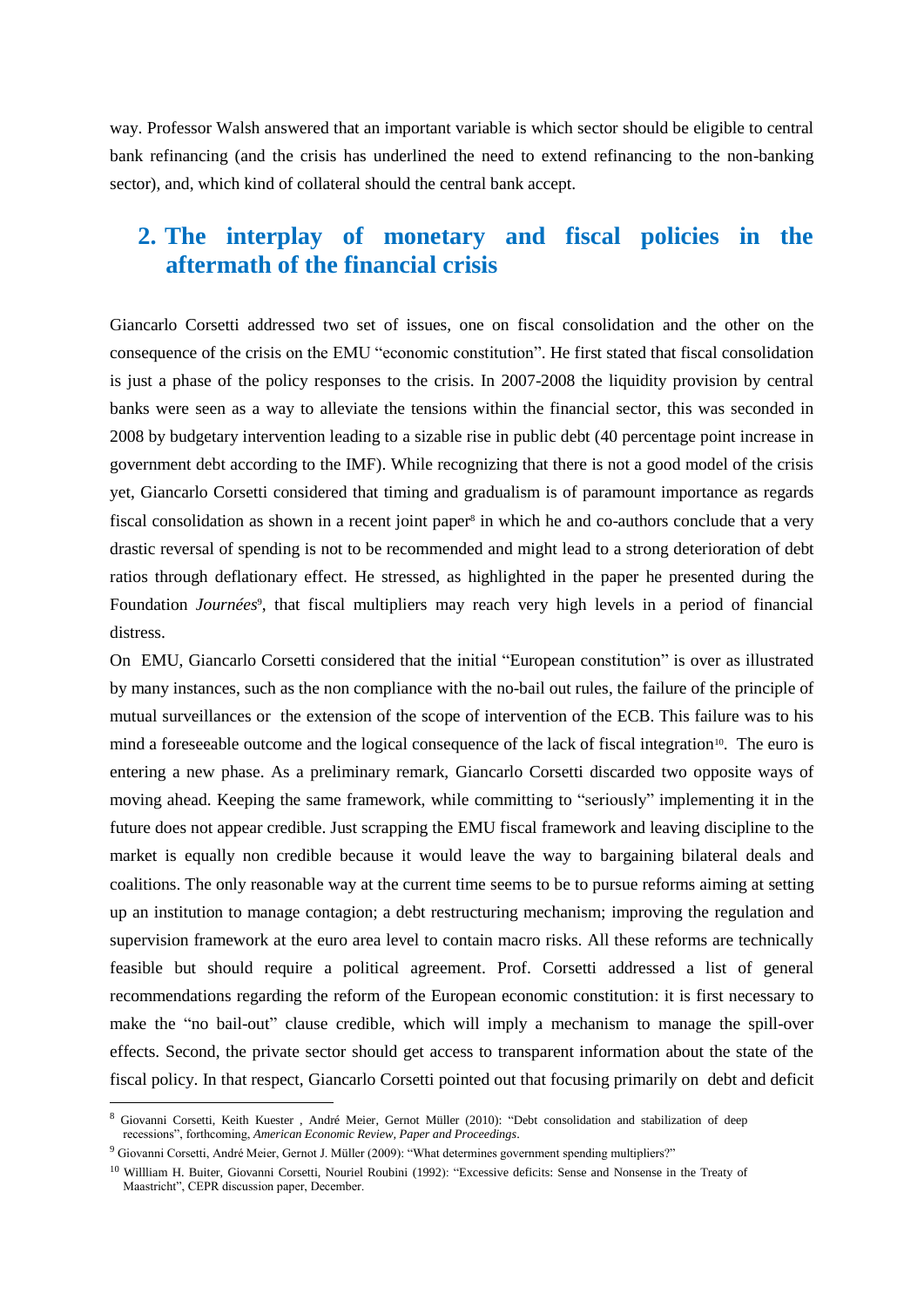ceilings may even be distracting. Some kind of policy delegation might help (potentially via the European Commission), the form of which remains to be defined. Third, we need rules which could be conducive to Europe-wide political cohesion. In that respect, the system of fines against breaching the excessive deficit appears to him not credible and are bound to be applied discretionarily, they should therefore be abandoned. As a fourth recommendation, Professor Corsetti recommended that it should be ensured that changes in the fiscal framework do not hamper European market integration. In this respect, a final question, more empirical, relates to the degree to which the sovereign debt crisis in one country in the euro area spread to the bonds issued by the private sector in this country. At the current juncture, it has been noted that some corporations currently borrow at lower interest rates than the Greek government, contrary to the empirical evidence on sovereign crisis. To what extent can a single currency help insulating parts of the economy from a fiscal crisis? Overall, the crisis represents a good opportunity to implement the most needed fiscal reforms, which might differ across countries, in the following domains (more or less important across countries) : health, retirement pension schemes, tax evasion, productivity of the public sector. The danger is to take in a hurry fiscal measures for the sake of generating immediate cash surpluses which might not be coherent and durable over the medium term.

## **3. The opportunity to design new monetary policy instruments in order to address national or regional imbalances in the context of a monetary union**

Pierre-Olivier Gourinchas expressed his views on the ECB monetary policy during the crisis, drawing inter alia on a forthcoming joint study on the liquidity management of the ECB during the crisis<sup>11</sup>. He discussed two main topics: the provision of liquidity in foreign currency; how to implement monetary policy in a monetary union which is not an optimal currency area.

On the first aspect, the provision of foreign currency in the context of the liquidity crisis reflected an unprecedented level of cooperation among central banks. This took the form mainly of reciprocal credit lines between major central banks (the US Fed, the ECB, the Swiss National Bank, Bank of Japan, Bank of England) starting in December 2007. In substance, the amount of USD denominated claims held by European financial institutions grew very rapidly from 2000 to 2007. These claims were financed short term on the US wholesale funding markets. With the crisis, the inter-bank market froze and most of these European institutions lost access to the US wholesale funding market and initially resorted to short-term foreign exchange swaps. The forex swap market started showing elevated levels of stress that translated into significant deviations from covered interest rates parity. Eventually, these institutions resorted to the ECB to get USD funding. This was made possible mainly

<sup>&</sup>lt;sup>11</sup> Charles Goodhart, Pierre-Olivier Gourinchas, Markus Brunnermeier and Raffael Repullo (2010), Monitoring the ECB n° 7, "Managing the Liquidity and Credit Crunch", CEPR, forthcoming.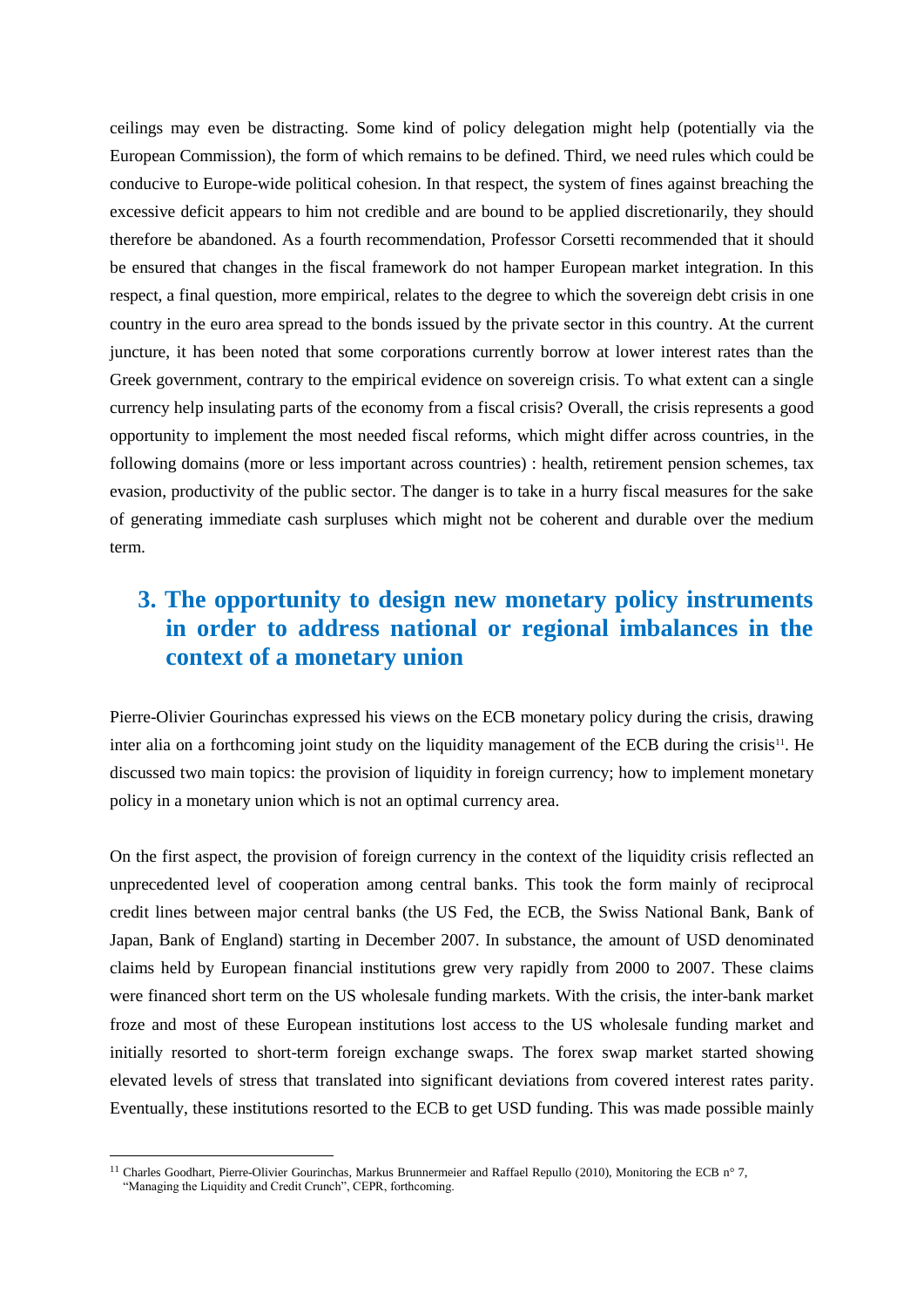through the establishment of reciprocal swap lines between the Federal Reserve and the ECB12. These swap agreements were initially limited to 20 billion dollars in December 2007, then increased to 50 billion dollars in September 2008, before becoming unlimited after the collapse of Lehman brothers. The size of the outstanding dollar swaps to the ECB rapidly increased and reached a peak of 290 billion USD by early 2009. This amount of dollar liquidity should be compared to a European dollar funding gap estimated at about 0.4 to 2.1 trillion USD at the end of 2008 in a study by the BIS<sup>13</sup>. These credit lines were structured as a back-stop financing: they were quite expensive so that banks only came to it as a last resort and the outstanding swaps quickly declined when interbank market tensions receded. This calls for a couple of remarks: first, it is clear that in normal circumstances, no central bank is going to agree to establish standing unlimited swap lines with other monetary authorities. This would give other central banks the ability to create high-powered money, and to provide liquidity to financial institutions which are not under its direct supervision. Even limited swap facilities may not survive in the medium-term. Fed Chairman Ben Bernanke explicitly stated recently that the Fed swap lines would not be maintained for ever. Instead, he argued that it was incumbent upon each country to identify and manage foreign currency liquidity shortages in a pre-emptive fashion. As a result, there is a clear need for a real time measurement of the potential funding imbalances. From that point of view, the European dollar funding shortage was not properly identified by the European monetary authorities before the crisis, nor was its size properly measured. Even the above mentioned study by the BIS provides only a very indirect and imprecise estimate of the dollar shortage. Second, if the quick establishment of liquidity facilities is not guaranteed in times of financial stress, monetary authorities need to think of alternative forms of insurance. The first one, "self insurance" through official reserve accumulation would be an expensive proposition for the European Central Bank. To see this, compare the size of the outstanding swap lines at their peak of 290 billion USD, with the total amount of reserves (ex-Gold) available in the European system of central banks (200 billion USD).<sup>14</sup> To be able to fend meet the demand for dollar liquidity would require a major expansion of the official reserves of the ESCB. It is unrealistic to expect that the ECB would embark on such a large scale program. The second possibility would be the involvement of the IMF through flexible or contingent credit lines, but this prospect also looks somewhat remote since it would require a much more substantial reform than the establishment of flexible credit lines. Therefore, the most practicable solution at the current juncture seems to be some form of stand-by agreement among a network of central banks (as existed in the 1960s for some countries facing balance of payments difficulties).

On the second topic, which is the conduct of monetary policy in a monetary area which is not an optimal currency area, Pierre-Olivier Gourinchas first agreed, with other observers, that the European sovereign debt crisis is not simply a fiscal issue and also relates to competitiveness. The euro area is

<sup>&</sup>lt;sup>12</sup> These arrangements also involved the Swiss National Bank, the Bank of England and the Bank of Canada.

<sup>&</sup>lt;sup>13</sup> Ingo Fender and Patrich McGuire (2010): "European banks' US dollar funding pressures", BIS quarterly review, June. These amounts include the total funding gaps, at the end of 2009, of banks which had an excess of claims in dollar against liabilities in dollar at the start of the credit, and which are located in Germany, the Netherlands, Switzerland and the United Kingdom.

<sup>&</sup>lt;sup>14</sup> Based on data reported by the ECB as of April 2010. This figure corresponds to the 149 billion EUR in convertible currencies in the Eurosystem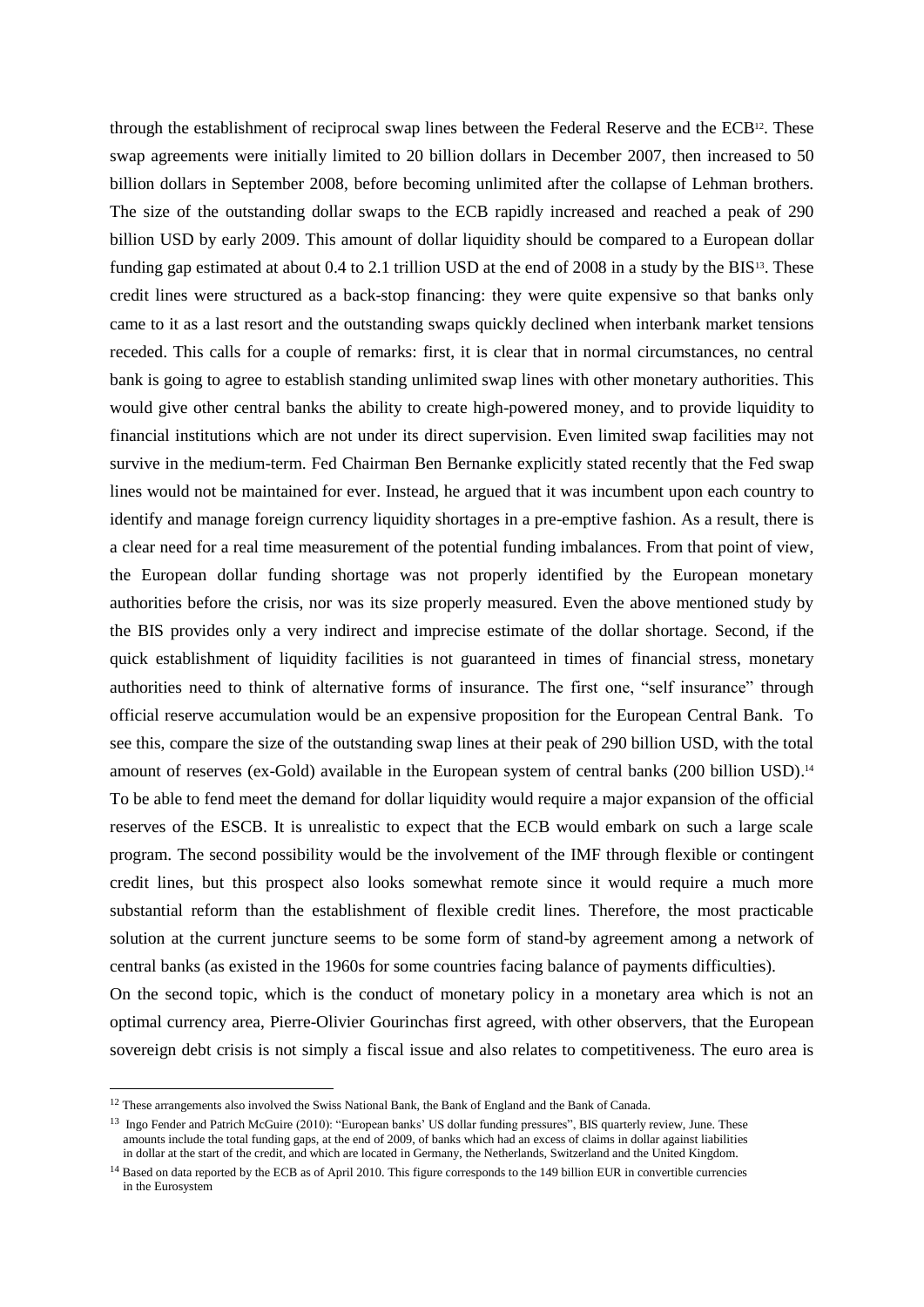not an optimal monetary area, it was not at the time of the Delors<sup>15</sup> report and is still not, which means that ways have to be found to avoid divergence of competitiveness across member countries. Short of realignment of currencies, impossible inside the euro zone, restoring competitiveness requires relative price adjustment that can be impeded by the low overall inflation rate in the euro zone. The resulting quantity adjustment can be painful and even politically unsustainable. To cope with that difficulty, he suggested that the ECB expands the set of instruments that it uses it uses in order to affect differentially credit and monetary conditions in different regions of the euro area. For instance using differentiated collateral rules for assets from different countries could help adjusting the cost of capital across regions. Jean-Pierre Landau wondered whether the collateral framework was the most appropriate instrument for that purpose and whether enough is known on the transmission mechanism for these new instruments. As an another kind of instrument, Pierre-Olivier Gourinchas suggested that the ECB could cope with excess inflationary pressures in one country (perhaps fuelled by capital inflows or asset price bubbles) by increasing haircuts on assets repurchased by the ECB from that country. This would have the effect of increasing the cost of credit and consequently of moderating credit expansion in that country, cooling off the economy and allowing relative price dynamics to remain stable. He admitted that the transmission mechanism for all these new (not limitative) sets of possible instruments have to be assessed more accurately through further research. In the discussion, Richard Portes indicated that an indicator of loan to value ratio could also be a useful indicator to differentiate central bank refinancing policy. Overall, Pierre-Olivier Gourinchas concluded that extending the scope of instruments by the central bank is a way to deal with the "trilemma" according to which one cannot combine fixed exchange rates, capital mobility and independent monetary policy, by somehow mitigating capital market integration through some country segmentation of the market.

### **4. Monetary policy and exchange rates developments at the zero lower bound**

Finally, Richard Portes focused on the link between exchange rates and monetary policy in the current context of the zero lower bound. Observing first that there is little literature on that issue, he referred to the work by Lars Svensson<sup>16</sup>. A country faced with a liquidity trap may commit explicitly to a higher future price-level and implement concrete actions to demonstrate this commitment, for instance through quantitative easing and interventions to reduce the exchange rate, a reduction of exchange rate which in turn will be an excellent indicator of expectation of higher inflation rates. However, such a policy may not work if the big economies in the world are all in or near a liquidity trap. Referring to the Mundell-Flemming model, a fiscal contraction would normally reduce interest rates at home, have a contraction effect at home and lead to exchange rate depreciation, then exporting contraction abroad.

<sup>&</sup>lt;sup>15</sup> European Commission (1991): "One Money, One Market, an evaluation of the cost and benefits of economic and monetary union".

<sup>&</sup>lt;sup>16</sup> Lars R.O. Svensson (2003), "Escaping from a Liquidity Trap and Deflation: The Foolproof Way and Others", Journal of Economic Perspective, 17 (4), Fall.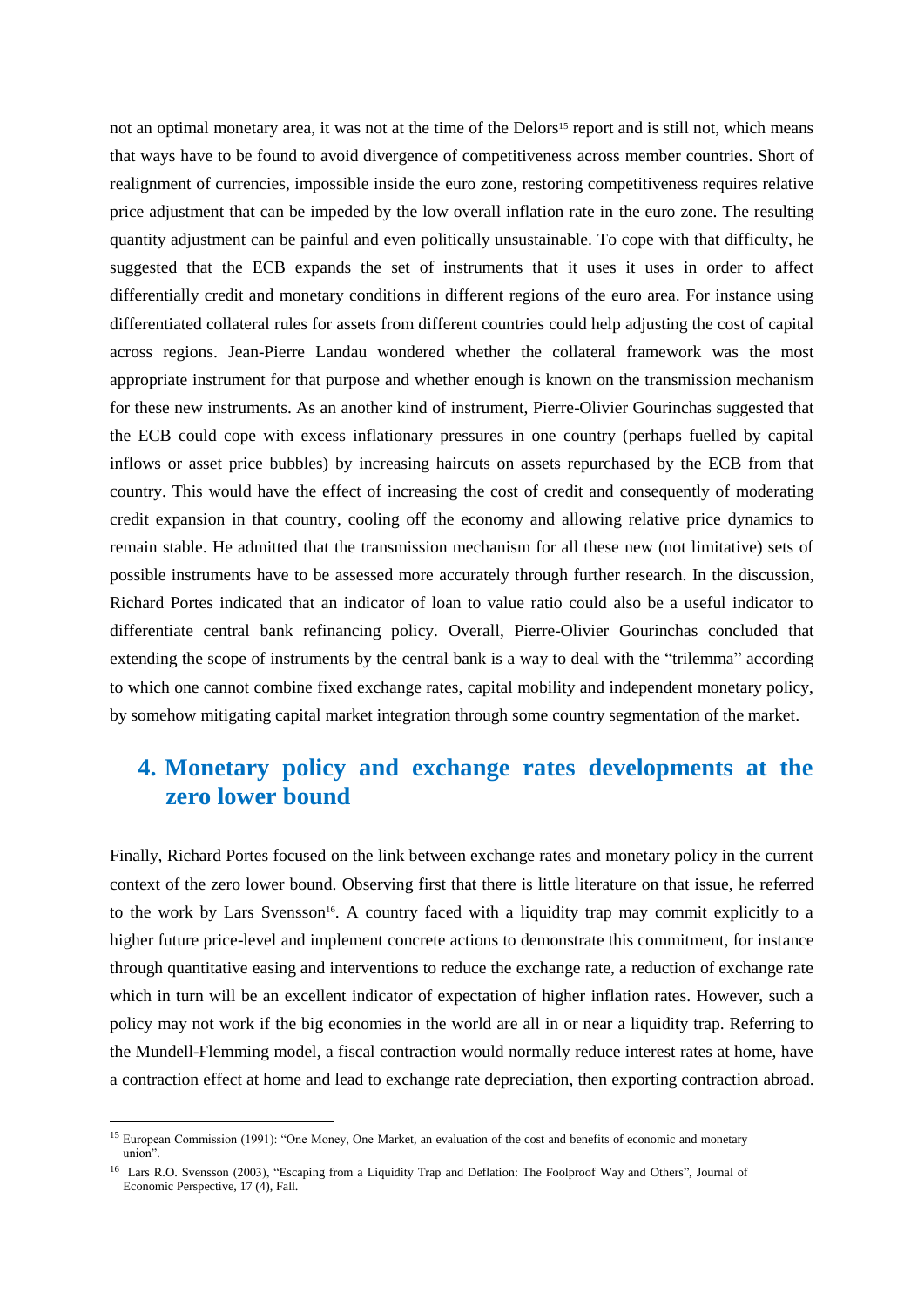However, for an economy at or near the zero lower bound, interest rates and thus the exchange rate should not be affected. Yet, there should still be an effect of a fiscal contraction policy on the risk premium, so that all will depend on the effect of this fiscal contraction on agents' expectations. If confidence is not increased, there would be a "double hit" for the rest of the world due to a fall of demand in the country experiencing fiscal consolidation and a depreciation of its currency (resulting from the rise in exchange rate risk premium), which might be perceived as a competitive devaluation. As a first qualification, even at zero interest rate policy, fiscal policy might affect the ratio of traded versus non-traded good prices. If a fiscal contraction lowers the relative price of non-traded goods, this will amount to a real exchange rate depreciation which should be expansionary at home. As a second qualification, even in a situation of zero interest rates worldwide, the differences in quantitative easing across countries may trigger different inflation expectations across countries impacting on exchange rates. Finally, unsterilized quantitative easing in one country may trigger similar countering reactions in the rest of the world. Overall, Richard Portes concluded that the world is going towards premature fiscal contraction, which is to entail important exchange rate movements. Reacting to this presentation, Jean-Pierre Landau made a first observation that not every country is at zero lower bound and that there are huge differences in inflationary conditions. He asked to Richard Portes if there is something like a global monetary condition one should account for. The very permissive monetary conditions to respond to the crisis have so far not impacted on inflation, but will that be true for ever? Richard Portes argued that there have always been attempts to characterize the global monetary stance (for instance the ratio of M3 to GDP indeed started to take off in the early 2000s relative to trend), but that, according to him, it would be wrong to subordinate domestic monetary policy to a fuzzy evaluation of global monetary conditions.

#### *BOX 1*

*"Fondation Banque de France pour la recherche en économie monétaire, bancaire et financière": since 15 years actively promoting economic research* 

The Foundation Banque de France is a public Foundation which aims at fostering economic research in the field of Money, Banking and Finance and at promoting synergies between the Banque de France and the academic community. The Foundation received public recognition in 1995.

Information can be found at the following link: <http://www.banque-france.fr/fondation/gb/home.htm>



The main activities of the BANQUE DE FRANCE FOUNDATION are:

- Awarding grants for research projects through an international call for proposals. Around four grants  $\bullet$ of 30 000 euros each are awarded annually. Since its creation, the Foundation has awarded 61 grants, benefiting to 150 high-level researchers and 76 research centres worldwide.
- Organising the Foundation's *Journées*: held under the auspices of the Governor, the *Journées* bring  $\bullet$ together the best projects coming to fruition from the last calls for proposals.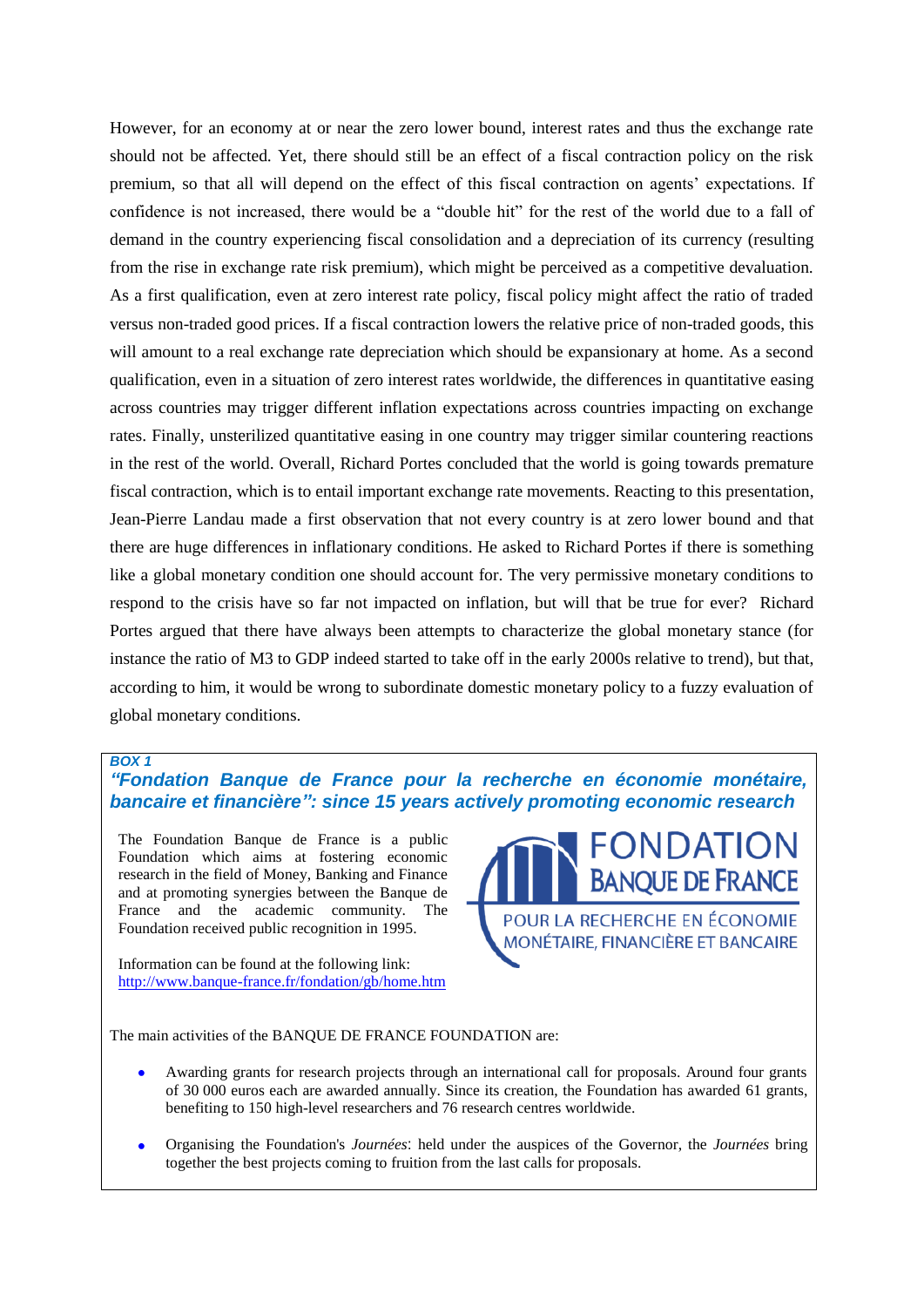- Organising a visiting scholar programme whereby researchers may run their own research for some weeks/months at the Banque de France, while interacting with economists/researchers in the Banque (2 calls for proposals per year in December and June – around 15 researchers invited each year).
- Providing resources to research institutions or for different events such as workshop or conference.
- Encouraging young researchers through its PhD prize and its special prize for young researchers.
- Encouraging interchanges between the scientific, private and institutional communities, by inviting researchers to present a seminar at the Banque de France (around 20 seminars organised per year).

#### **Board**

**Founding members :** Christian Noyer, Governor of the Banque de France, President; Pierre Jaillet, Director general, Directorate General Economics and International Relations of the Banque de France, Vice-President; Benoît Mojon, Director, Directorate Monetary and Financial Studies of the Banque de France, Secretary ; Louis Bê Duc, Banque de France, Treasurer. **Ex-officio members :** Anne Epaulard, Ministry for the Economy, Industry and Employment; Sophie Thibault, Ministry of the Interior, Overseas Territories and Local Authorities; Claude Meidinger, Ministry of Education and Research. **Co-opted members:** Antoine d'Autume, University of Paris I; Cuong Le Van, CNRS; Richard Portes, CEPR. **Honorary member**: Denise Flouzat, former member of the monetary committee of the Banque de France.

#### **Scientific Council**

Arnoud Boot\* (University of Amsterdam); Claudio Borio (BIS); Francesca Cornelli (London Business School); Patrice Fontaine (EUROFIDAI); Thierry Foucault\* (HEC); Pierre-Olivier Gourinchas (University of California – Berkeley); Denis Gromb (INSEAD); Jean-Olivier Hairault (University of Paris 1 – Paris School of Economics); Elyès Jouini (University of Paris IX), Philipp Hartmann (ECB); Philippe Martin (Sciences Po Paris); Marco Favero\* (Pompeu Fabra); Franck Portier (Toulouse School of Economics); Xavier Ragot (Paris School of Economics); Hélène Rey (London Business School); Stephen Schaefer (London Business School); David Thesmar (HEC); Jaume Ventura (University Pompeu Fabra)

\**also member of the evaluation committee for research grants*